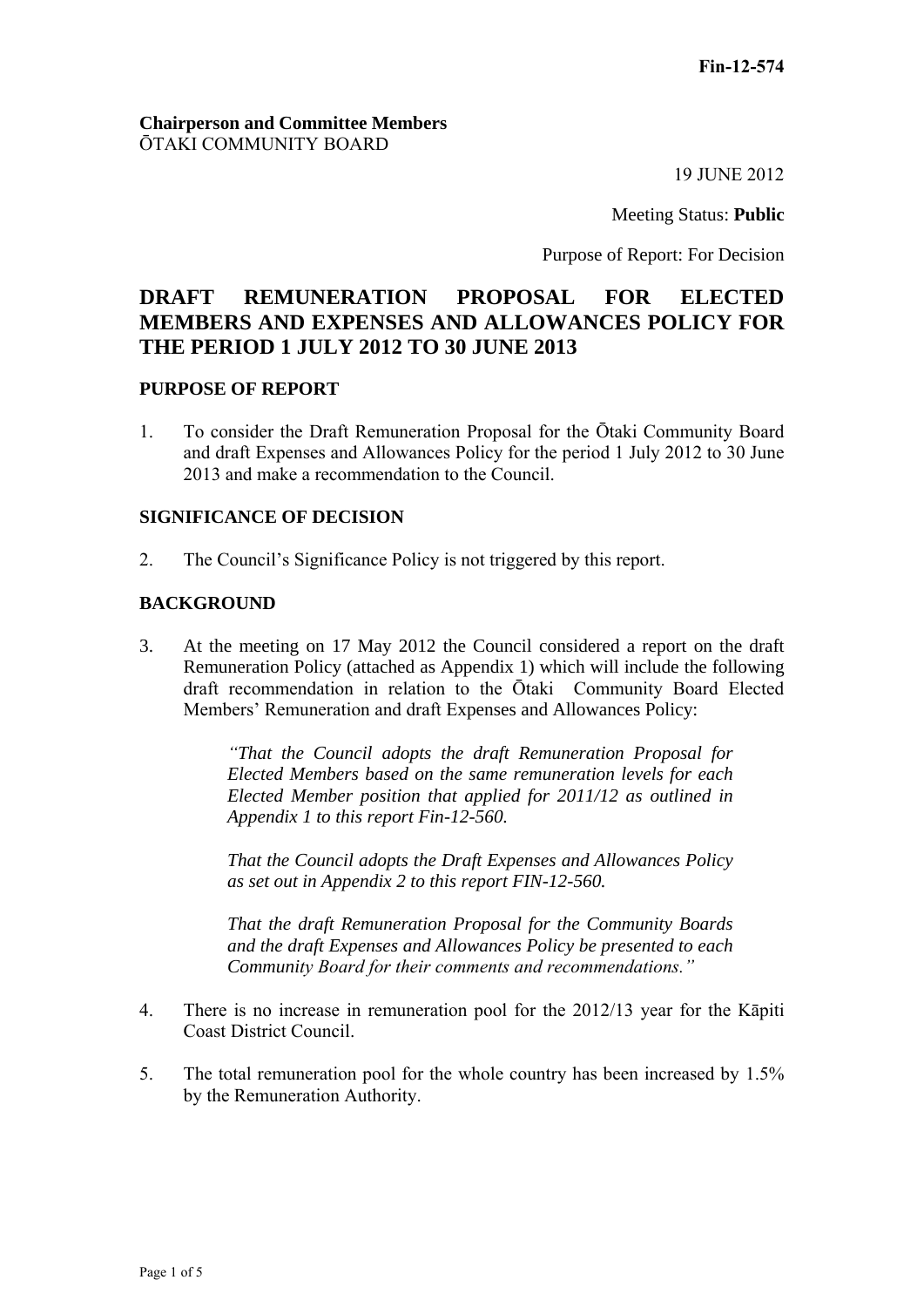6. The factors that determine the relative levels of total remuneration pool for each local authority have been applied and these include the following factors from the 2010/11 Annual Reports:

| Population  | $(50\% \text{ weighting})$ |
|-------------|----------------------------|
| Expenditure | $(33% \text{ weighting})$  |
| Assets      | $(17\% \text{ weighting})$ |

- 7. The impact of applying these factors varies for each local authority in terms of determining their new total remuneration pool for the 2012/13 year.
- 8. The reason our Council is not receiving an increase in total remuneration is that the Council's relativity compared to the rest of New Zealand's local authorities has decreased for one of those key factors which is the level of total expenditure for the 2010/11 year.
- 9. In the 2009/10 year included in Council's expenditure was an item called "Impairment of Assets" totalling \$8.2 million. This was for the design and investigation costs of the Western Link Road which was previously recorded against capital expenditure but once the Government announced the Expressway and the Council was no longer building the Western Link Road those initial design and investigation costs needed to be written back against operating costs.
- 10. As a consequence, the 2009/10 year showed an \$8.2 million higher level of operating expenditure than normal and that higher figure was taken into account when the Remuneration Authority calculated the remuneration pools for the 2011/12 year.
- 11. The total operating expenditure decreased for the 2011/12 year compared to the previous year and as a consequence that has impacted on Council's share of the total remuneration pool for Elected Members.
- 12. As a consequence, Kāpiti's points for the share of the remuneration pool have decreased from the previous financial year but as for all Councils where the points have decreased, the previous year's remuneration levels are being retained.
- 13. The proposed 2012/13 remuneration for the Ōtaki Community Board is unchanged from 2011/12 and is as follows:

| <b>Otaki Community Board</b>   |                                |     |                                              |
|--------------------------------|--------------------------------|-----|----------------------------------------------|
| <b>Position</b>                | <b>Annual</b><br><b>Salary</b> | No. | <b>Total</b><br><b>Annual</b><br>Salaries \$ |
| Chairperson                    | 12,882                         |     | 12,882                                       |
| Member                         | 6,573                          | 3   | 19,719                                       |
| <b>Total Annual Salaries</b>   |                                |     | 32,601                                       |
| 50% charged to indicative pool |                                |     | 16,300                                       |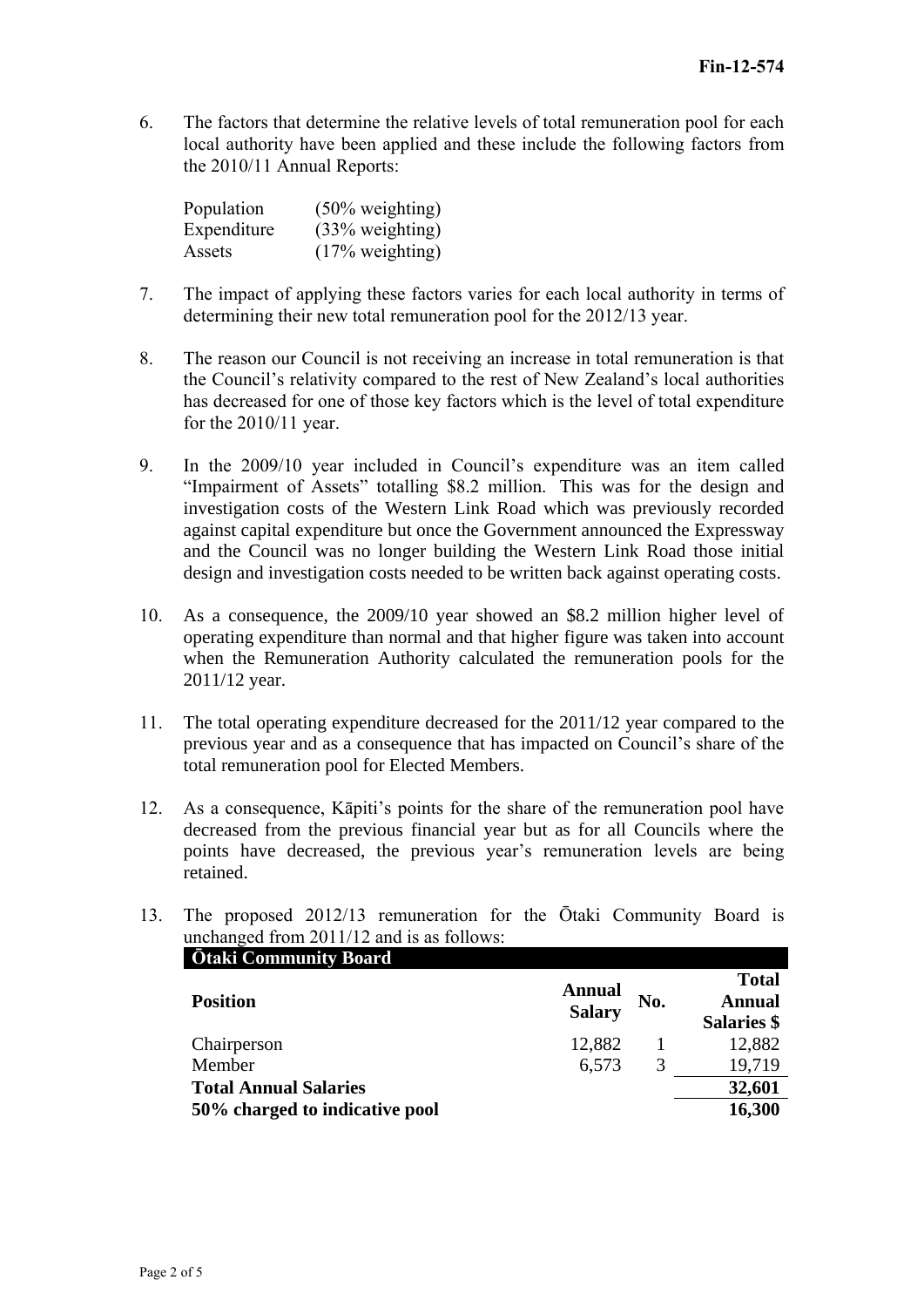### **CONSIDERATIONS**

#### Elected Members' Remuneration

14. Given that there has been no substantial change to the relevant parts of the Governance Structure since November 2010 it is recommended that the Ōtaki Community Board remuneration remain the same as the 2011/12 year.

#### Draft Expenses and Allowances Policy

15. There is a minor change to the Draft Expenses and Allowances Policy relating to the maximum mileage rate as set out below from 70c per km to 74c per km. the new provisions are set out below.

*Vehicle Mileage Allowance*

- (1) A local authority may pay a member or a member of a community board a vehicle mileage allowance for travel by the member on a day, but only if:
	- (a) the member is not otherwise provided with a vehicle by the local authority; and
	- (b) the distance travelled by the member on the day exceeds the threshold distance; and
	- (c) the travel is—
		- (i) in a private vehicle; and
		- (ii) on the local authority's business; and
		- (iii) by the most direct route that is reasonable in the circumstances.
- (2) The vehicle mileage allowance payable to a member in respect of a day is payable only for that part of the member's travel that exceeds the threshold distance.
- (3) The maximum vehicle mileage allowance payable to a member for the period of this determination is—
	- (a) \$0.74 per kilometre for the first 5 000 kilometres:
	- (b) \$0.35 per kilometre for any distance over 5 000 kilometres.
- (4) In this clause:
	- **on the local authority's business** includes—
	- (a) on the business of any community board of the local authority; and
	- (b) travel to and from a member's residence to the offices of the local authority or a community board

**threshold distance** means the distance set by the local authority, which must not be less than 30 kilometres.

- 16. The draft Expenses and Allowances Policy is attached as Appendix 2.
- 17. The Community Boards need to consider and make a recommendation back to the Council on the draft Remuneration Proposal and the draft Expenses and Allowances Policy at this meeting. Any comments or issues raised will be reported back to the Council for Council's consideration before Council adopts the final Elected Members' Remuneration Proposal for the period up until 30 June 2013 on 28 June 2012.
- 18. If there are any dissenting views by any of the Community Boards or the Council they will be recorded and forwarded to the Remuneration Authority so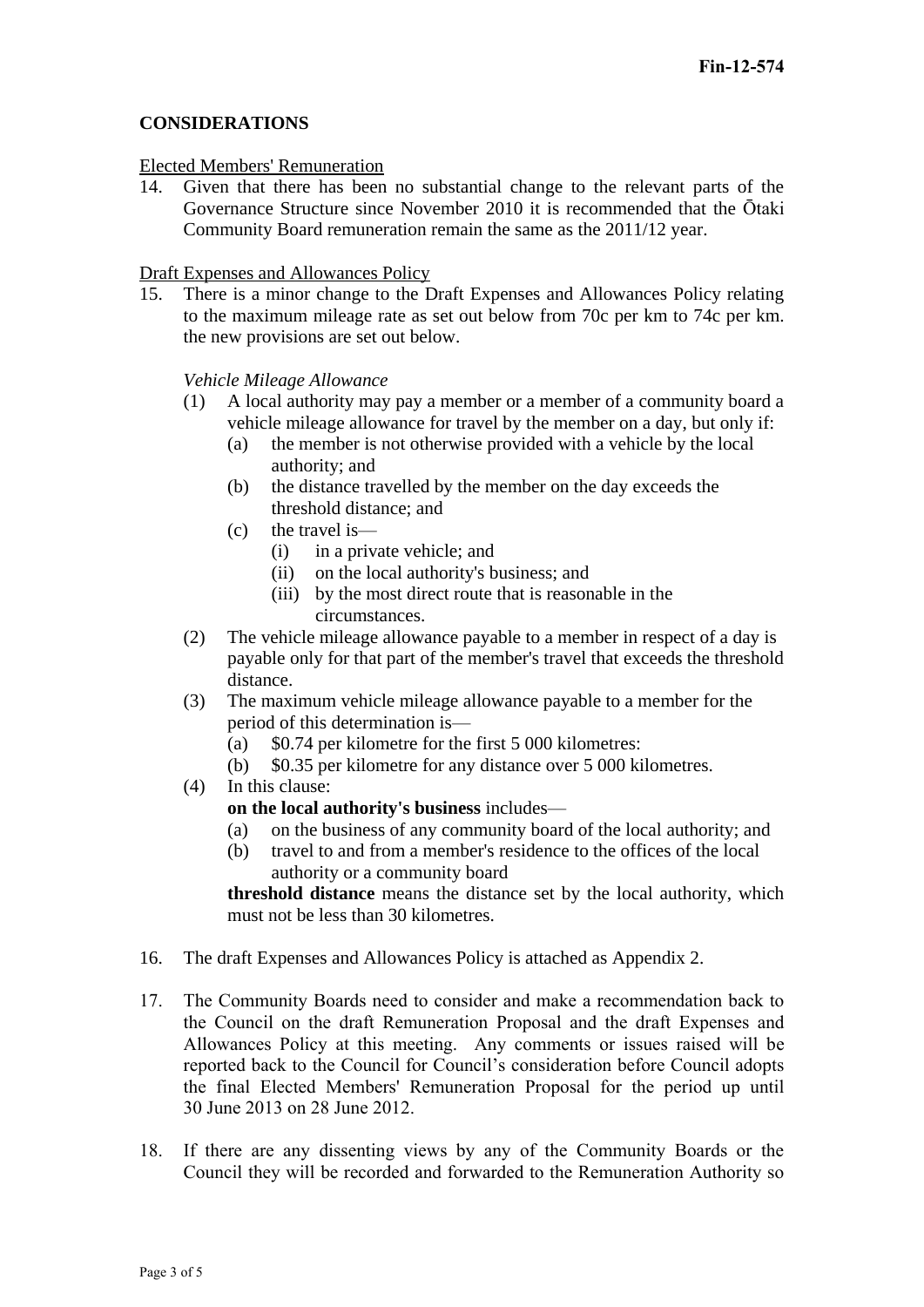that the Remuneration Authority can make a final decision on the Elected Members Remuneration Proposal in July 2012 for the period up until 30 June 2013.

# **Financial Considerations**

19. For each Community Board their Elected Members' remuneration is funded 50% from each respective area and 50% Districtwide.

# **Legal Considerations**

20. The Council must comply with the determinations set by the Remuneration Authority for this Council in relation to Elected Members' remuneration.

## **Consultation**

21. Consultation is being undertaken with each Community Board.

# **Policy Implications**

22. Once the final Remuneration Proposal is approved by the Remuneration Authority this will be the new Elected Members' Remuneration Policy for this Council up until 30 June 2013.

# **Publicity Considerations**

23. A press release has been prepared in relation to the draft Remuneration Proposal.

### **Other Considerations**

24. There are no other considerations.

#### **Delegations**

- 25. The Ōtaki Community Board has Delegated Authority to consider this issue. *Reference D.10 in the Governance Structure which reads: Other*
	- *10.29 Authority to undertake any other responsibilities that are delegated to it by the territorial authority (Section 52, Local Government Act 2002 refers).*